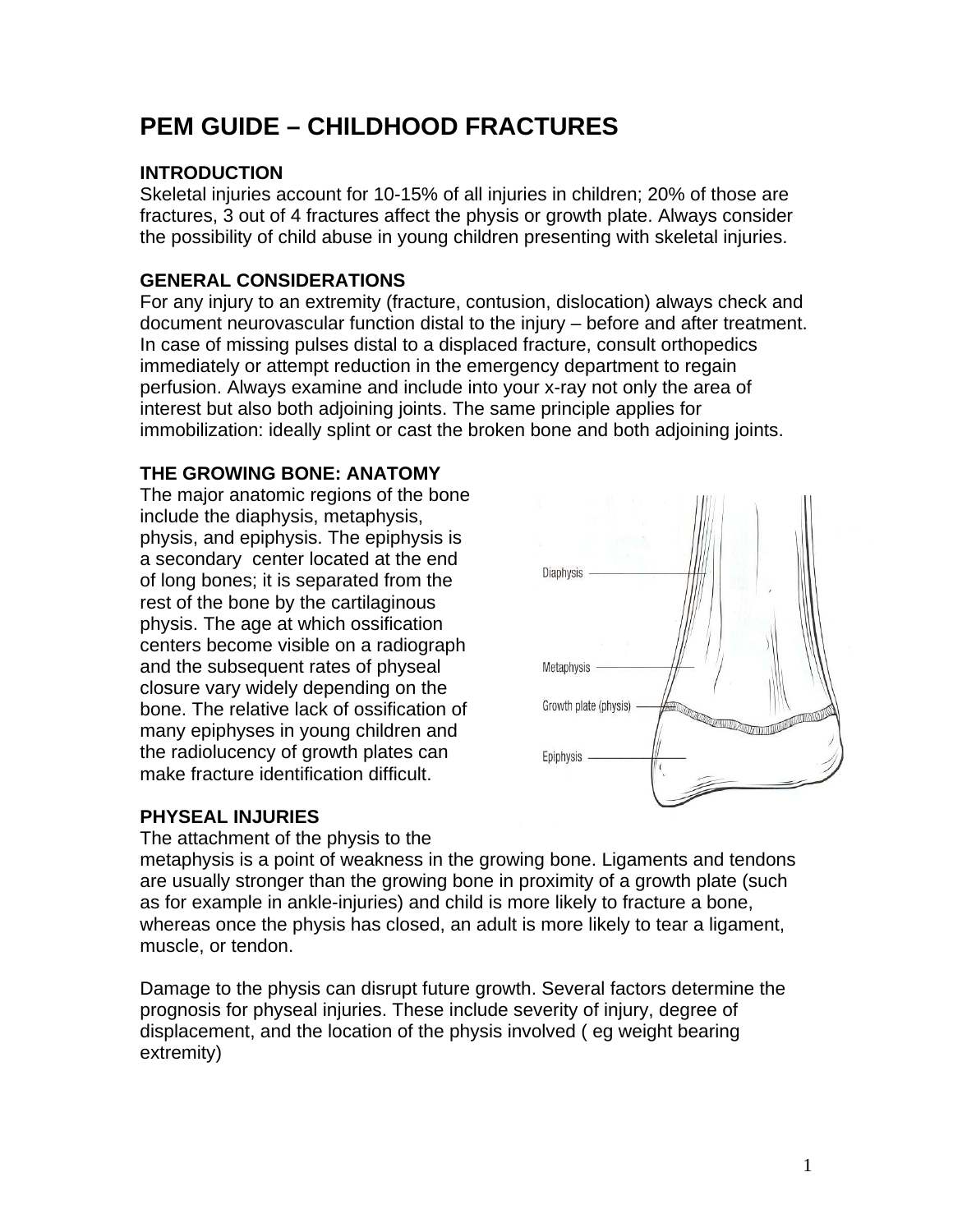#### **SALTER-HARRIS CLASSIFICATION**

The Salter-Harris classification scheme is designed to stratify injuries according to the physeal involvement and implements a relative risk of growth disturbance: Types I and II have a low risk of growth disturbance, and the relative risk increases from type II to V. However, it is important to consider all factors when assessing the risk of growth disturbance and to remember that growth disturbance can occur after any fracture in the region of a physis.



Displaced physeal fractures should be reduced as soon as possible by an experienced clinician. The longer the delay in reduction, the greater the force that must be applied to obtain an adequate reduction, which puts the physis at greater risk of injury and subsequent growth arrest

#### **SALTER-HARRIS TYPE I FRACTURE**

The classic Salter Harris 1 Fracture is the Slipped Capital Femoral Epiphysis (SCFE). Unfortunately SH1 fractures may not be radiographically apparent unless the epiphysis is moved relative to the metaphysis (distracted – pulled away, displaced – moved laterally). Patients with pain on palpation over the growth plate without radiologic evidence of a fracture are considered Salter-Harris type 1 fractures and warrant immobilization with splint or cast and follow up with orthopedics.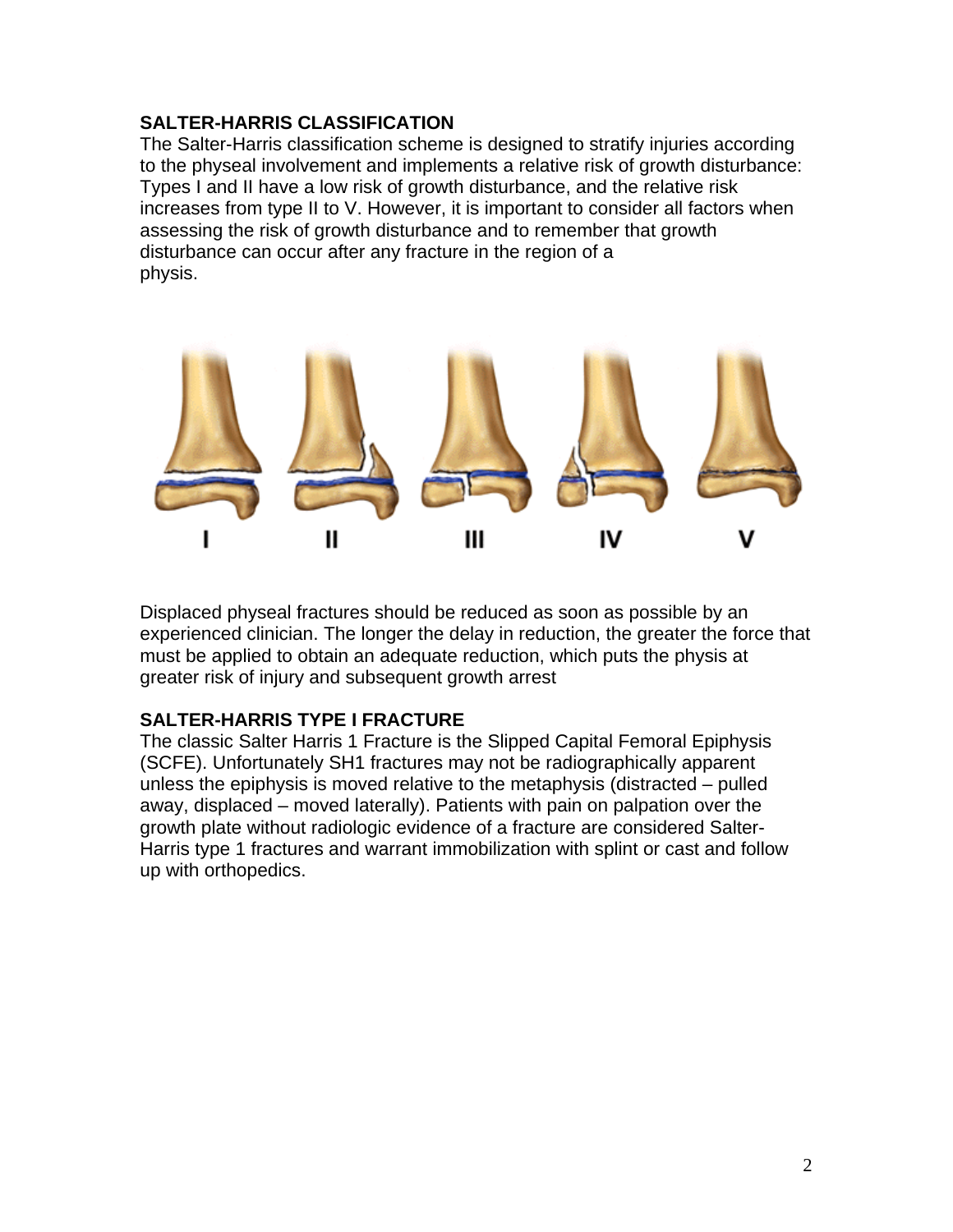#### **SHAFT INJURIES**

In children a strong, thick, and very elastic periosteum acts like a splint around broken bone. Immature bone has the ability to bow rather than break in response to force.

XRAY 1 - Torus / Buckle fracture A compressive force in a child will produce a torus fracture, also called buckle fracture instead of the impacted fractures that occur in adults. Controversy exists regarding the management of buckle fractures of the distal forearm. Classically, these have been treated with casting. Recent evidence suggests that removable splints may improve function.



XRAY 2 - Greenstick fracture - A force applied to the side of a long bone may disrupt one cortex while merely bending the other, producing a greenstick fracture

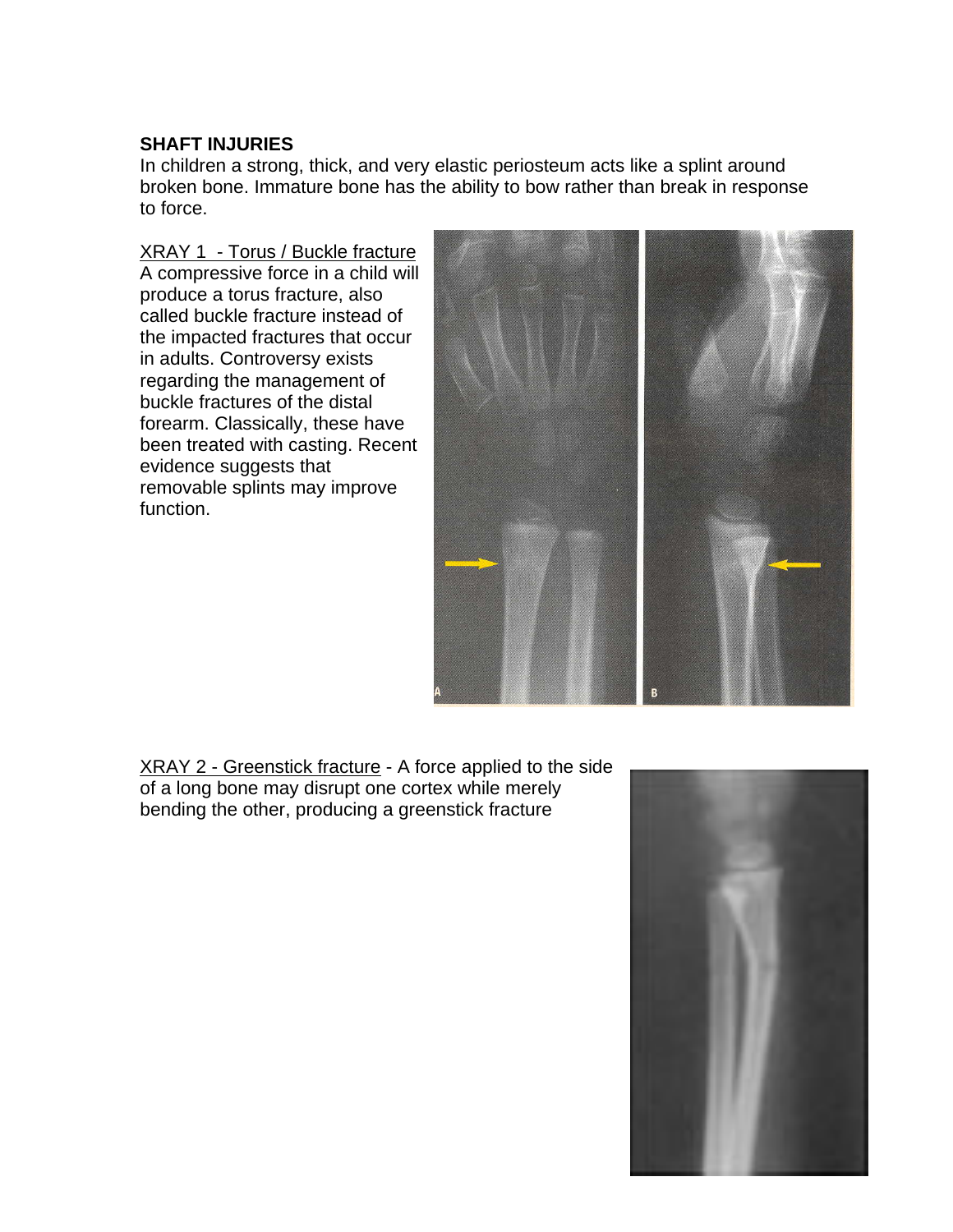XRAY 3 - Plastic deformation - In very young children, neither cortex may break, producing a bowing of the bone referred to as plastic deformation



### **FOREARM FRACTURES**

The distal radius is the second most common fracture site in children (after the clavicle), and the distal radial physis is the most commonly injured physis in the body. The usual mechanism of injury is a fall on to an outstretched arm with the wrist extended. A simple fall may result in a nondisplaced fracture, whereas a fall in conjunction with forward momentum (riding a bicycle or in-line skating) is more likely to produce a displaced fracture.

The forearm is a "bony ring", and isolated fractures are rare. Check the radiographs carefully for an associated ulnar styloid or distal ulna metaphyseal fracture, or associated dislocation of the radio-ulnar joint (Galleazi injury. XRAY 4). Proximal ulnar fractures are often associated with dislocation of the radial head: Monteggia injury. (XRAY 5).

Mnemonic - G R /U M - Galleazi - Radius fx / Ulna fx - Monteggia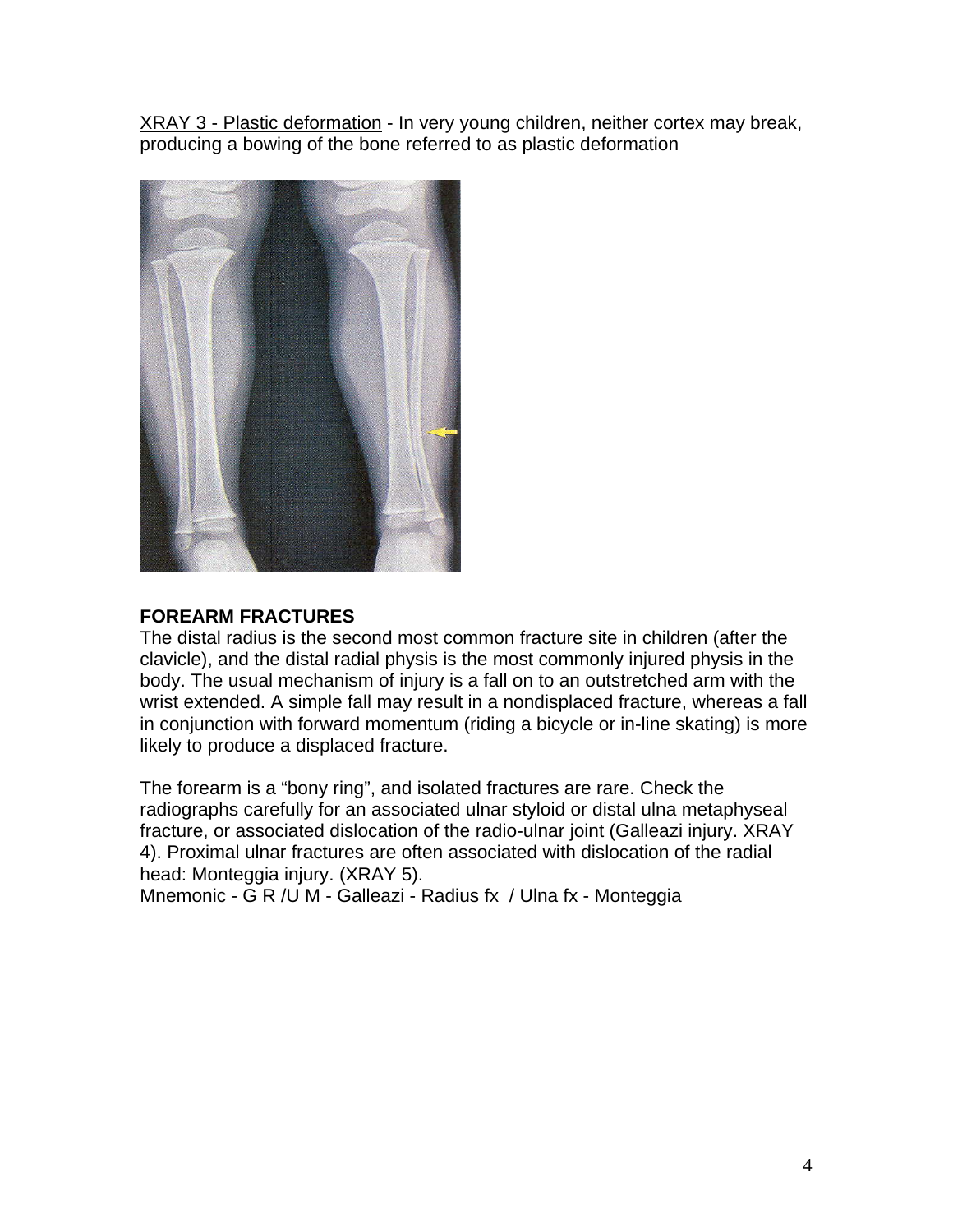# XRAY 4 – Galleazi Injury



# XRAY 5 – Monteggia Fracture

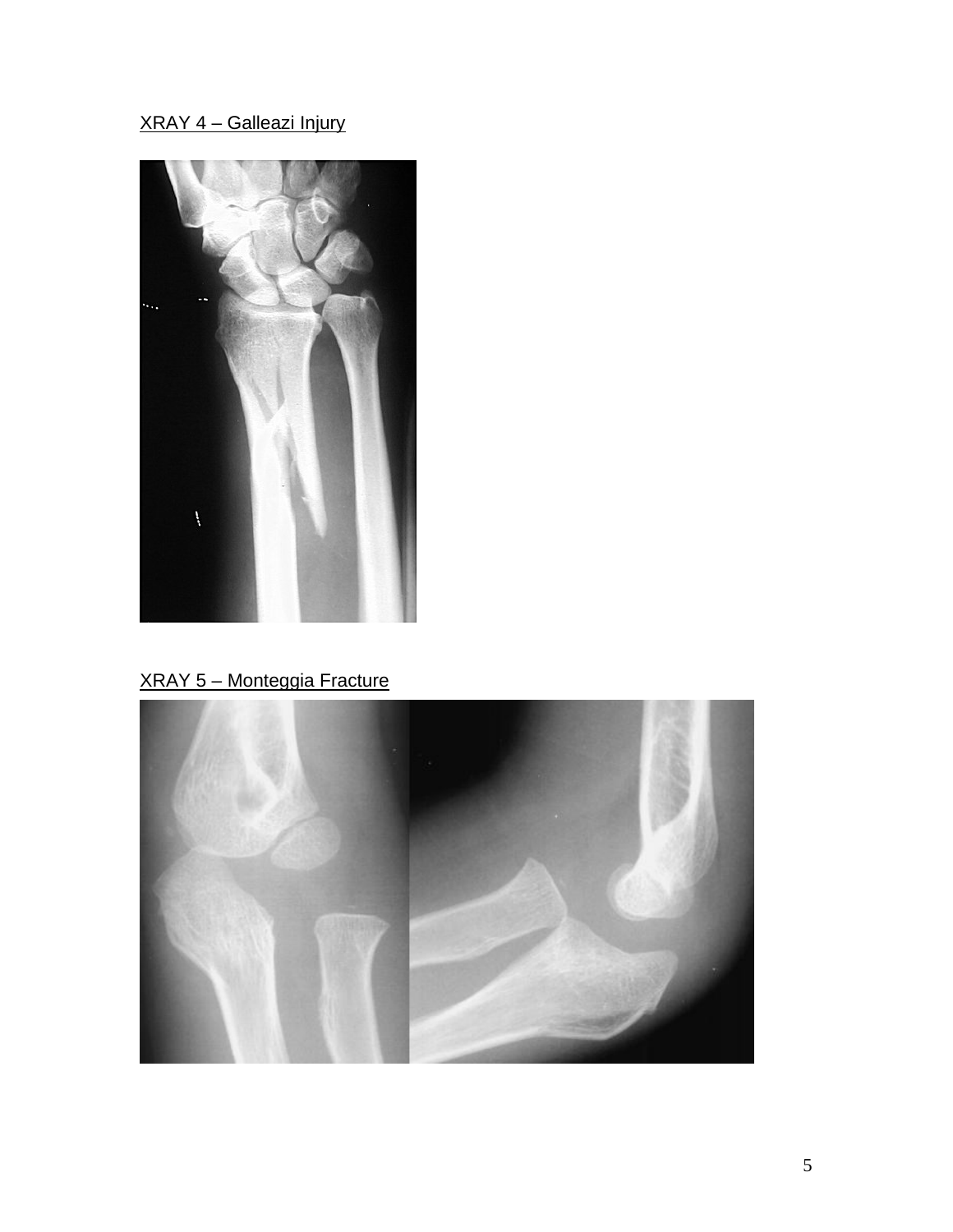#### **ELBOW FRACTURES**

More than half of all pediatric elbow fractures are supracondylar. These, combined with lateral condylar fractures, make up more than 80% of elbow fractures in children. The fracture line may not be apparent in a nondisplaced supracondylar fracture, and a positive fat pad sign may be the only clue to an occult fracture.

Fat pad sign: Fat is normally present within the joint capsule of the elbow. Intra-articular effusion or hemorrhage cause distension of the synovium and forces the fat out of the fossa, producing triangular radiolucent shadows anterior and posterior to the distal end of the humerus. On a true lateral flexed view of the elbow a small anterior fat pad may be seen normally while a posterior fad pad will not be seen. When present in a patient with a history of acute trauma to the elbow, the fat pad sign indicates the presence of an intra-articular hemorrhage, which in turn is often associated with an intraarticular skeletal injury.

The large amount of nonossified cartilage around the elbow makes detection of fractures and displacement of nonossified portions difficult. Some basic landmarks on the lateral view help in reviewing elbow radiographs. The anterior humeral line, drawn parallel to the anterior edge of the humerus, should course through the middle third of the capitellum. The radiocapitellar line, drawn through the axis of the radial shaft, points directly to the capitellum in all views. Disruption of these normal anatomic relationships indicates a displaced fracture.  $Xray 5)$  and 6)



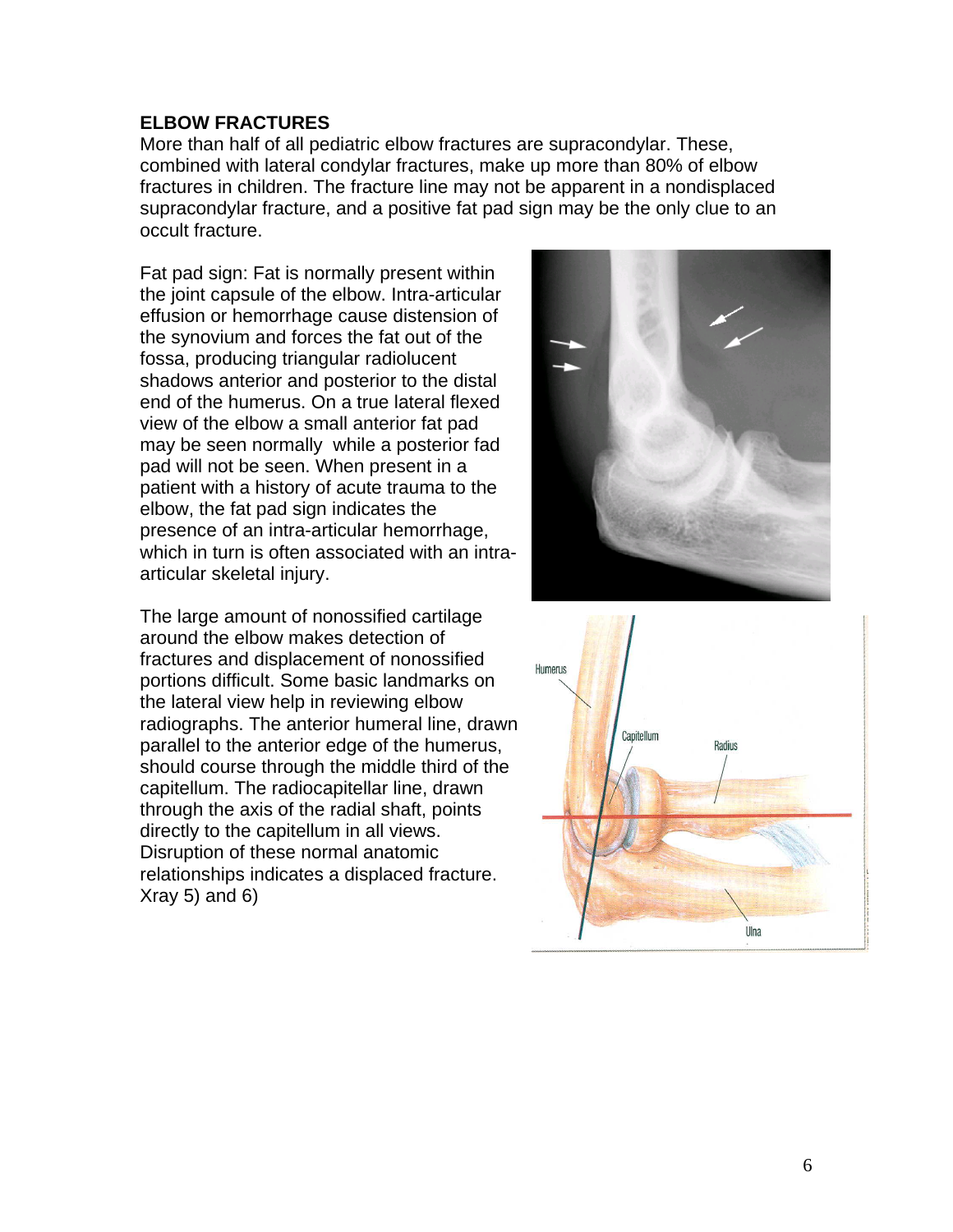There are multiple ossifications centers in the elbow that close at various times. For this reason a contralateral view of the elbow should be obtained to aid in interpretation when an elbow fracture is suspected. The mnemonic CRITOE can aid in the identification of the ossification centers and there approximate time of closure C – capitellum, R – radial head, I – Internal (medial) condyle, T – trochlear, O – olecranon, E- external (lateral) condyle. These close at 1,3,5,7,9 and 11 years respectively

#### **TIBIAL FRACTURES**

Compared to fractures of both the tibia and fibula, isolated fractures of the tibia are usually caused by relatively mild forces. Falls and twisting injuries of the foot are common mechanisms of injury.

Toddler's fractures occur most commonly in children younger than 2 years old who are learning to walk. Frequently, there is no definite history of a traumatic event, and the child is brought to the ED because of reluctance to bear weight on the leg. Examine the hip, thigh, and knee first to rule out other causes of limping. A thorough physical examination may be limited by the child's cooperation, but maximal tenderness can usually be elicited over the fracture site. Typical findings are a nondisplaced spiral fracture of the tibia and no fibular fracture. Xray 7)

Toddler's fracture often present in a pattern suspicious for child abuse because there is often no witnessed trauma and the spiral fracture suggests a twisting force. However, presence of an isolated tibia fracture in a toddler, and absence of other signs of inflicted injury (bruises, marks, old fractures) are reassuring and don't necessary warrant further investigations.